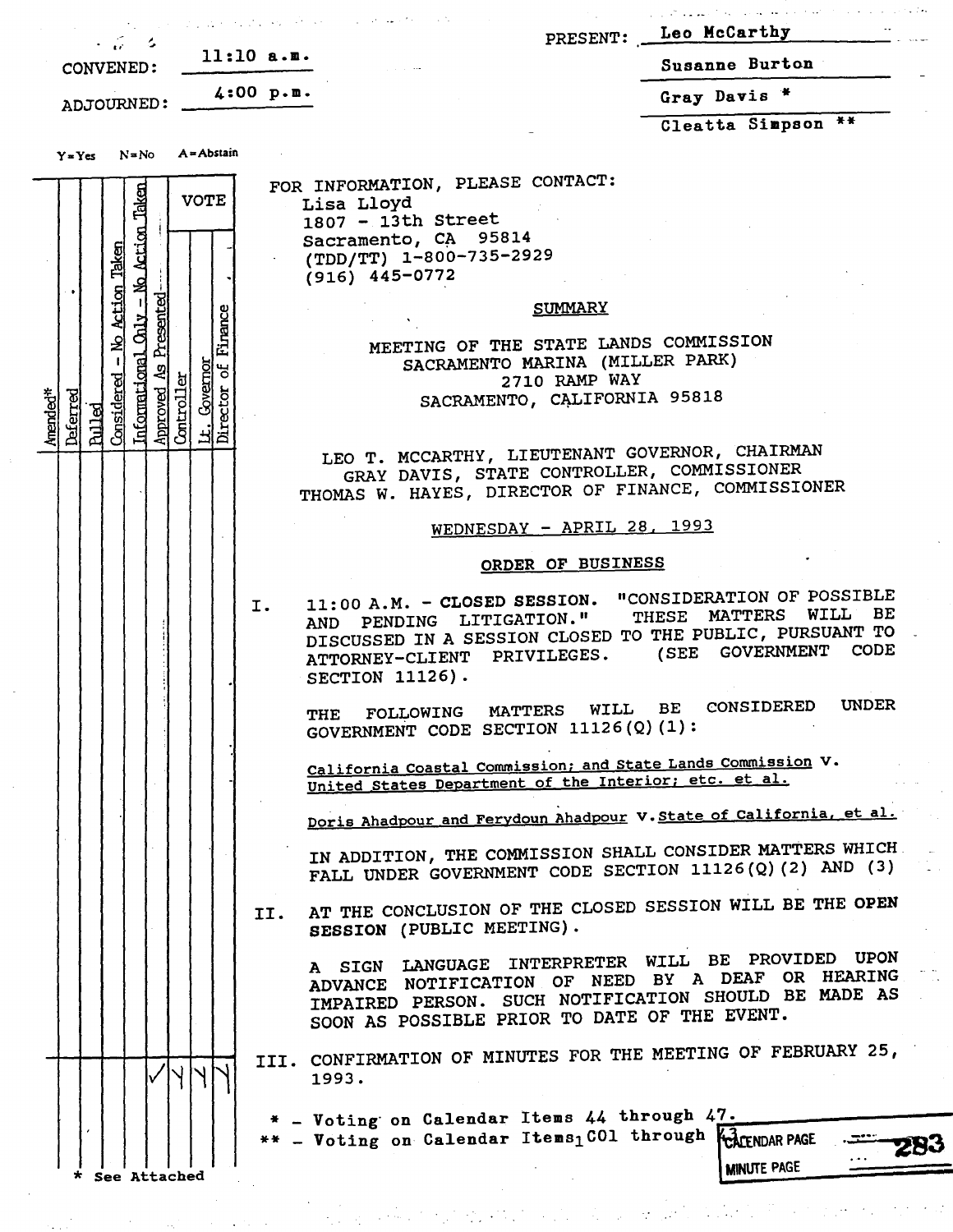

ANYONE WISHING TO ADDRESS AN ITEM ON THE AGENDA MAY COME FORWARD AND STATE THEIR NAME FOR THE RECORD.

IV. CONSENT CALENDAR C01 - C39. THE FOLLOWING ITEMS ARE CONSIDERED TO BE NON-CONTROVERSIAL.

- C01 DON AND JEAN ANGEL (LESSEES) : Consider approving one Recreational Pier Permit, Sacramento River, Sacramento County. (Jones; WP 4777) (A 5; S 6)
- CO2 A) SIMPSON PAPER COMPANY; B) CHEVRON U.S.A., INC; C) UNION OIL COMPANY OF CALIFORNIA AND ONYX ENERGY<br>COMPANY; D) SOUTHERN CALIFORNIA EDISON COMPANY; SOUTHERN CALIFORNIA EDISON CON<br>CALIFORNIA EDISON COMPANY; F) E) SOUTHERN CALIFORNIA EDISON COMPANY; F) TH HUNTINGTON PARTNERSHIP; G) TEACHER'S BEACH ASSOCIATION; H) EUGENE S. MAFFUCCI; I) FRANKLIN D. AND JOANN RAMOS (APPLICANTS/LESSEES) : Consider approval of nine (9) Rent Reviews/Continuations: one in Sacram Shasta County; One in Suisun Bay, Contra<br>Costa County; One in Canta Darbara Char Solano counties; one in Santa Barbara Channel, Ventura and Santa Barbara counties; one in Sunset Bay, Orange County; one southeast of Lake Elsinore, Riverside County; one in Huntington Harbour, Orange County; two in Tomales Bay, Marin County; and one in Steamboat Slough, Solano County. (Burks, Jones, Gordon, Maricle, Reese; PRC 3051, PRC 4465, PRC 3978, PRC 4737, PRC 4017, PRC 4899, PRC 4055, PRC 5605, PRC 7199) (A 1; 6, 8, 11, 35, 66, 67; S 2, 3, 4, 7, 18, 35, 36)
- 

C03 SAN LUIS AND DELTA MENDOTA WATER AUTHORITY (APPLICANT) : Consider application for one-year Public Agency permit for installation of acoustic barrier at confluence of Georgiana Slough and Sacramento River to direct migration of juvenile chinook salmon. (Fong; W 25012) (A 8; S 4)

 $\overline{\phantom{a}}$ .

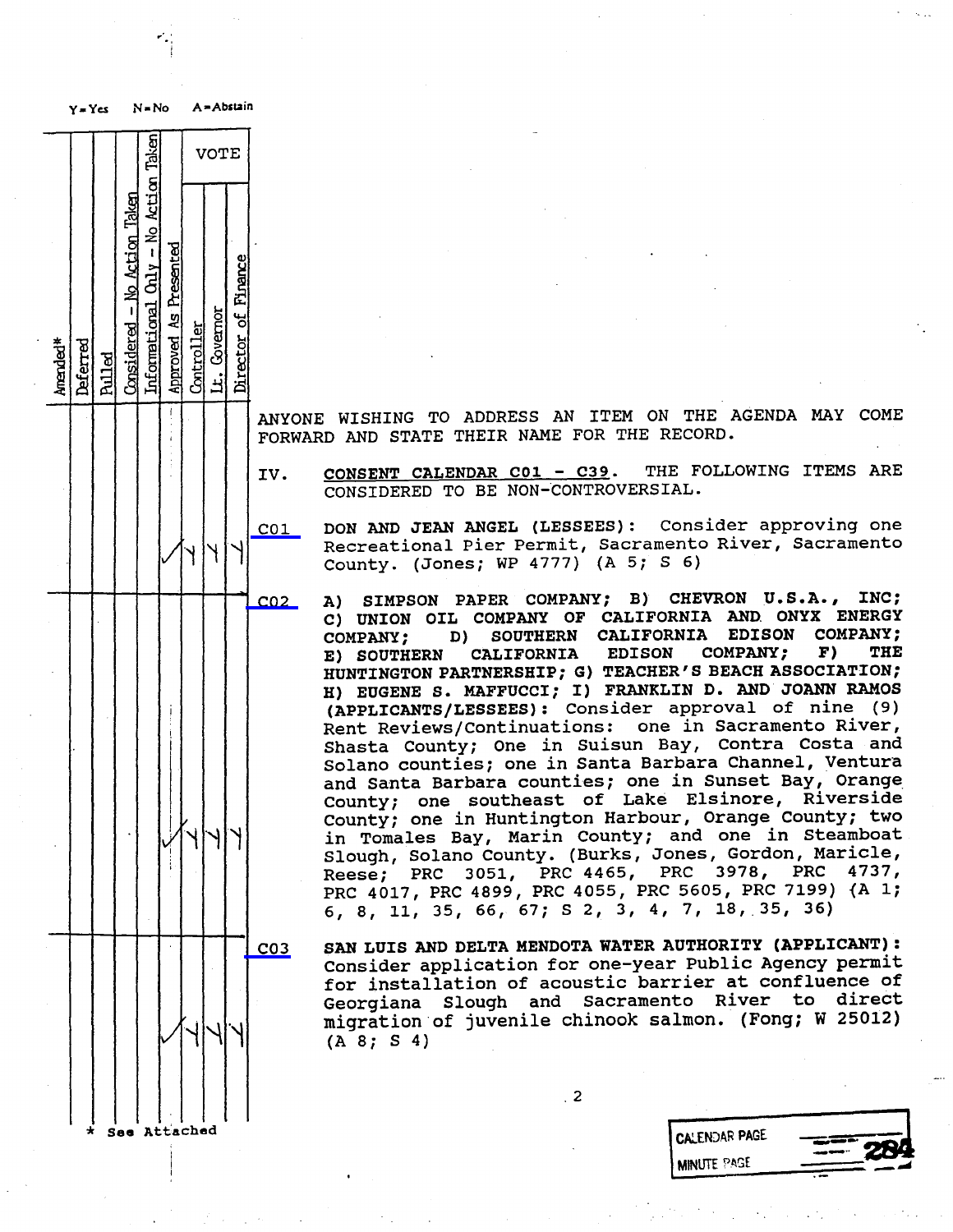

- for C04 JOHN POLK (APPLICANT): Consider application ten-year General Permit - Recreational Use submerged land located in Georgiana Slough near the town of Isleton, Sacramento County for installation, maintenance, and use of a five-berth covered floating,<br>recreational dock. (Fong; W 24841) (A 8; S 4, 5) recreational dock.
- C05 SUSIE-JANE DWYER, AKA SUSIE-JANE GUITTARD (APPLICANT) : consider application for five-year Recreational Pier Permit, for submerged land located in Agate Bay, Lake Tahoe, Placer County, for reconstruction and<br>maintenance of one existing pier/boathouse and pier/boathouse maintenance of two existing mooring buoys, for boatmooring purposes. (Gordon; PRC 3294) (A 4; S 1)
- CO6 CARL D. ARNOLD, JR. AND BARBARA P. ARNOLD, TRUSTEES, CARL D. ARNOLD, III AND ELENA G. ARNOLD (PARTY) : acceptance of Lease Quitclaim I<br>1 of General Permit - Recreational termination of General Permit **Use** PRC 4204, and application for a five-year General Permit - Recreational Use of submerged land located in Lake Tahoe near Kings Beach, Placer County for reconstruction and maintenance of pier and installation of two low-level boatlifts. (Gordon; PRC 4204) (A 4; S 1)
- C07 JOHN F. OTTO AND BARBARA M. OTTO, TRUSTEES (APPLICANT) : Consider application for a five-year Recreational Pier Permit for submerged land located in Lake Tahoe near Carnelian Bay, Placer County for reconstruction, modification, and maintenance of existing pier and maintenance of existing mooring buoy, all utilized for boat-mooring purposes. (G. Gordon; PRC 4315) (A 4; S 1)

 $\overline{3}$ 

| <b>CALENT BE PAGE</b> |  |
|-----------------------|--|
| <b>MINUTE PAGE</b>    |  |
|                       |  |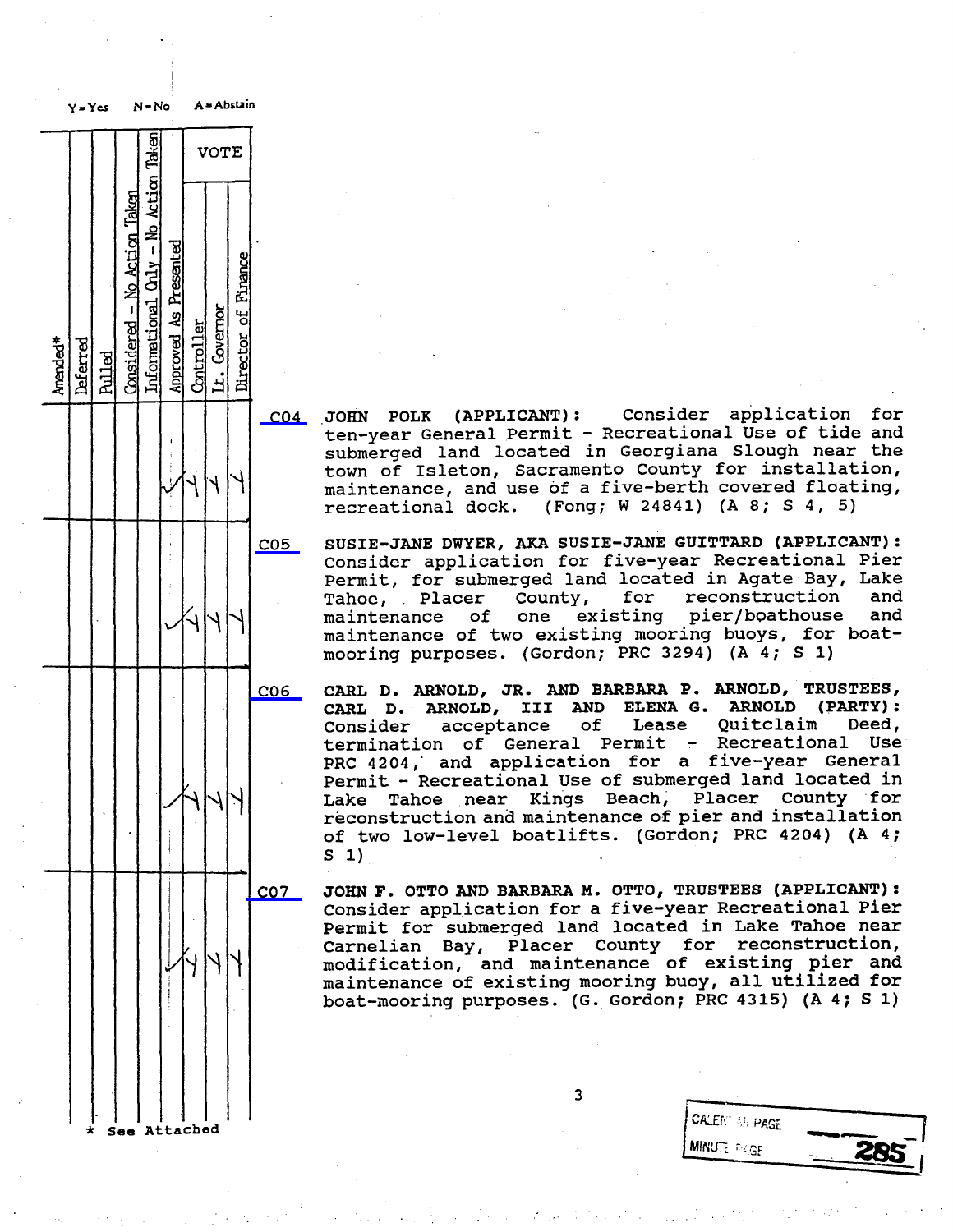

C08 HENRY E. BOLTON (APPLICANT): Consider application for<br>five-year General Permit - Recreational Use, of submerged land located in Carnelian Bay, Lake Tahoe at Cedar Flat, Placer County, for maintenance of existing pier utilized for recreational boating. (Gordon; PRC 5101) (A 4; S 1)

C09 UNION OIL COMPANY OF CALIFORNIA (PARTY) : Consider application for 20-year General Lease - Right-of-Way Use of submerged land located in bed of San Joaquin River near Dos Palos, Fresno and Madera counties for construction, operation, and maintenance of eight-inch natural gas pipeline with temporary construction easement. (Gordon; W 24896) (A 30; S 14, 16)

C10 BROCKWAY SPRINGS PARTNERS DBA BROCKWAY HOT SPRINGS<br>(APPLICANT): Consider application for five-year (APPLICANT): Consider application for General Lease - Commercial Use, of submer Agate Bay, Lake Tahoe at Brockway, Placer County, for maintenance and operation of pier with three floating docks, hot spring deck and breakwater, swim area with swim line and swim float, and mooring buoys, all existing and previously authorized. (Gordon; WP 1691) (A 4; S 1)

 $I$  CALE  $\subset$   $\circ$   $\rho_{\text{AGE}}$  $\sim$  286 Attached 286  $\sim$  286  $\sim$  286  $\sim$  286  $\sim$  286  $\sim$  286  $\sim$  286  $\sim$  286  $\sim$  286  $\sim$  286  $\sim$  286  $\sim$  286  $\sim$  286  $\sim$  286  $\sim$  286  $\sim$  286  $\sim$  286  $\sim$  286  $\sim$  286  $\sim$  286  $\sim$  286  $\sim$  286  $\sim$  286

. . . .

A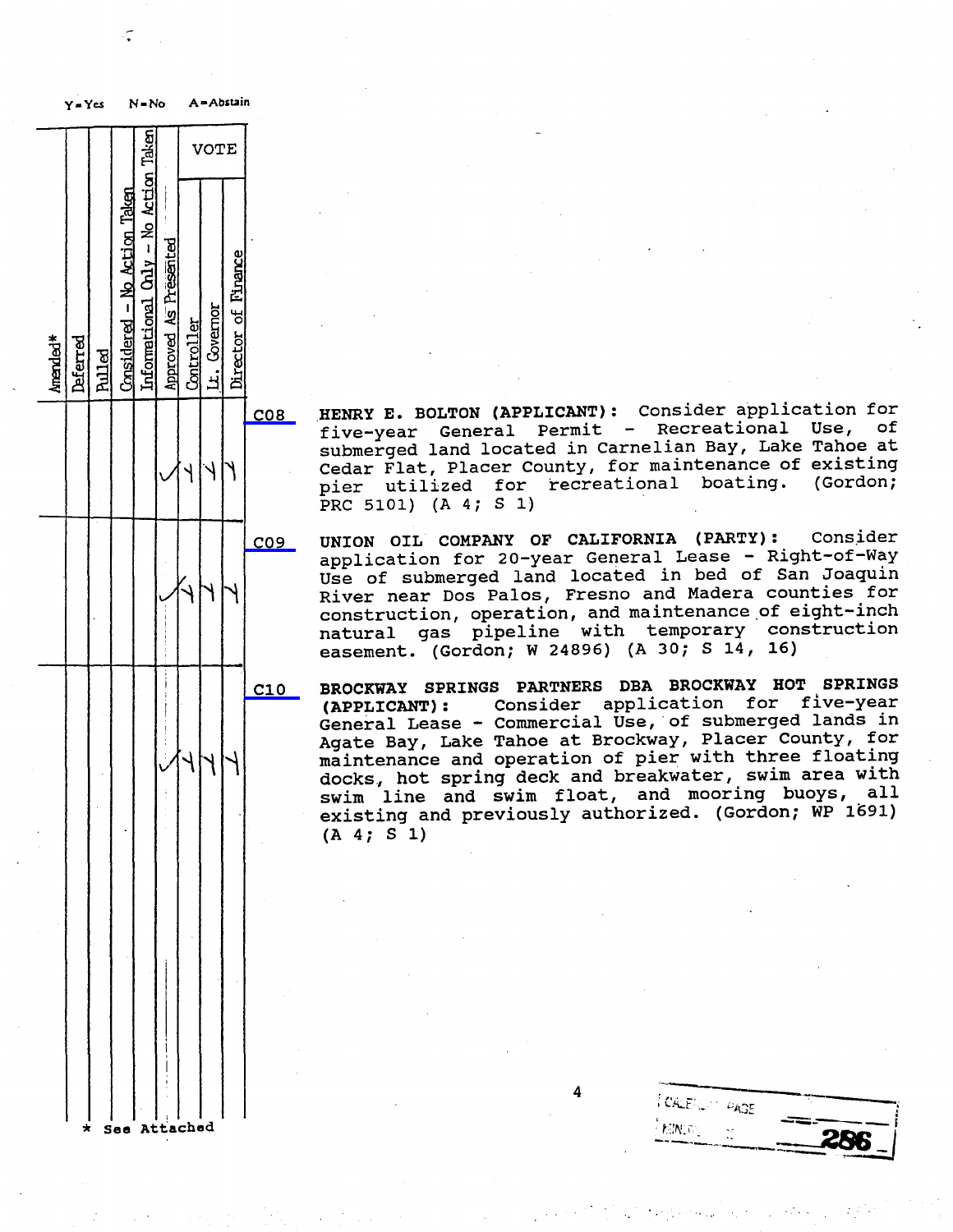

cl1 CITY OF SACRAMENTO, DEPARTMENT OF PARKS AND COMMUNITY SERVICES (LESSEE), H.E.G. ENTERPRISES INC. (SUBLESSEE)<br>CADILLAC BAR, INC. (APPLICANT) CHANNEL STAR CADILLAC BAR, ' INC. (APPLICANT) CHANNEL STAR EXCURSIONS, INC. (APPLICANT): CONSIGET 1) res approval of sublease to H.E.G. Enterprises, Inc.; 2) approval by endorsement of sublease between city of. Sacramento, Master Lessee, and Cadillac Bar, Inc. , Sublessee; 3) approval by endorsement of sublease between City of Sacramento, Master Lessee, and Channel Star Excursions, Inc.; 4) approval of amendment of Master Lease to provide that annual rent and annual report be due on September 1 of each year. (Grimmett; PRC 7001) (A 9; S 6)

C12 PACIFIC GAS AND ELECTRIC COMPANY (LESSEE) : Consider application for Addendum No. 11 to Master General Lease<br>- Right-of-Way Use, PRC 6837, for tidelands and and submerged lands - statewide for installation of fiber optic cable in Sacramento River, Sacramento and Yolo counties. (Jones, PRC 6827) (A 8, 5; S 4, 6, 8)

C13 NAPA-SOLANO GIRL SCOUT COUNCIL (APPLICANT) : Consider ten-year General Permit - Recreational Use, of a parcel which may contain filled tidelands and submerged land<br>in the historic bed of Cordelia Slough, Solano County, for use and maintenance of outdoor recreational<br>facilities. (Jones; WP 6408) (A 7; S 2) (Jones; WP 6408) (A 7; S 2)

C14 DONALD MCNARY, ET AL (APPLICANT) : Consider application for termination of Recreational approval of five-year General Lease - Recreational Use for land located in bed of Lake Tahoe at Meeks Bay, El Dorado County, for continued use and maintenance of existing recreational pier and moori relocation of boulders. (J. Ludlow; PR s 1)

**AINUTE PAGE**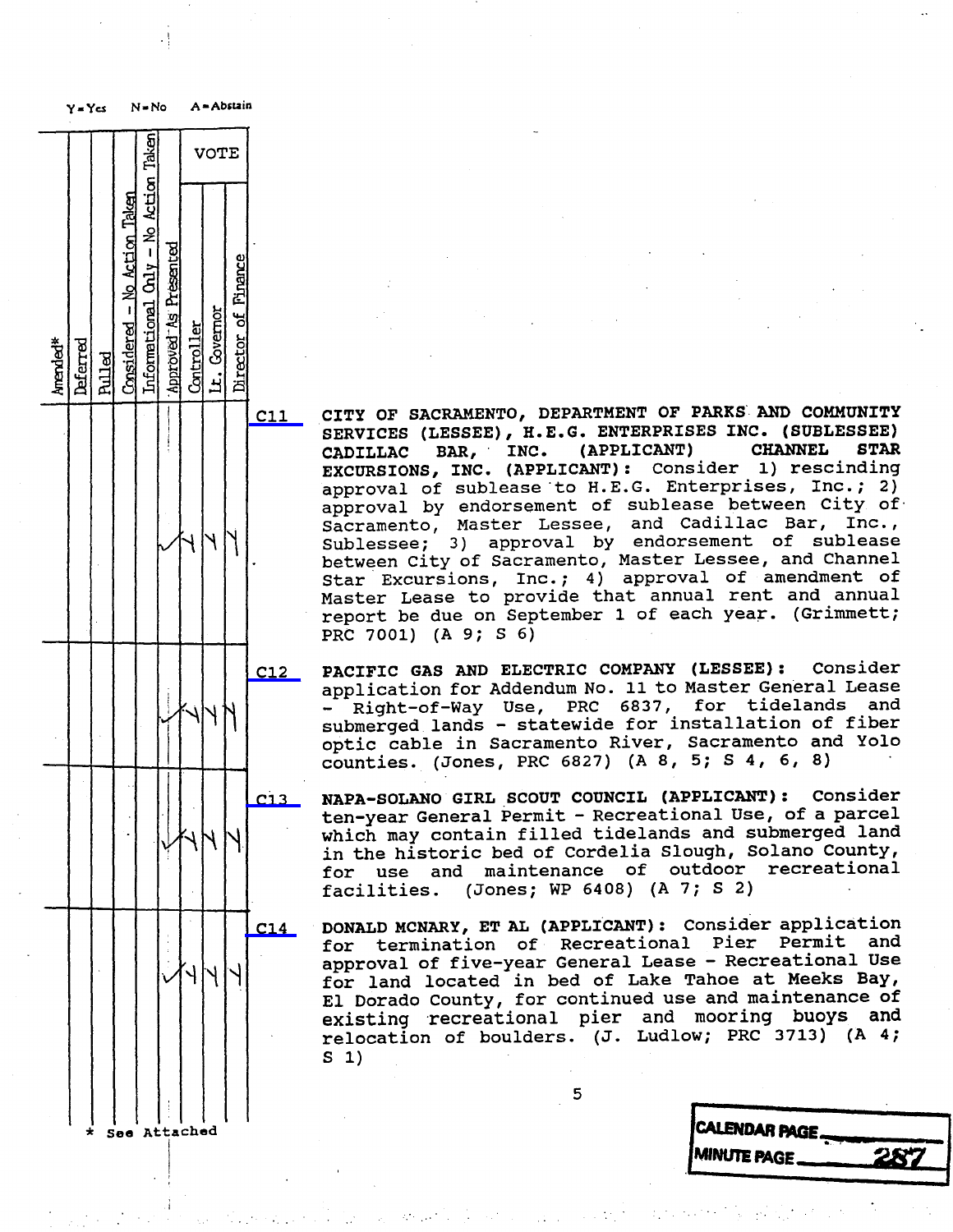Taken VOTE Action Action Taken َّعِ  $\mathbf I$ Firance Ğ £ ድ  $\mathbf{I}$ Governor ں<br>ما ন্ত Amended Deferred Pulled Considered - No Action Taken Informational Only - No Action Taken Approved As Presented Controller Lt. Governor Director of Finance Seo Attached

Y - Yes N = No A = Abstain

C15 HOWARD W. STOKES AND SHARON L. STOKES (APPLICANT) : Consider application for five-year Recreational Pier Permit for submerged land located in bed of Lake Tahoe at Meeks Bay, El Dorado County for reconstruction and extension of existing pier, installation of low-level boatlift and retention of existing mooring buoys. (J. Ludlow; PRC 6819) (A 9; S 3)

C16 DEPARTMENT OF TRANSPORTATION DISTRICT 1 (APPLICANT) : Consider application for map and General Permit -Public Agency Use for an indefinite term of sovereign land located in bed of Van Duzen River, Humboldt County, for replacement of bridge on State Highway 101 near Alton. (J. Ludlow; W 24506) (A 1; S 2)

C17 HUMBOLDT COUNTY DEPARTMENT OF PUBLIC WORKS (APPLICANT) : Consider application for twenty-year General Permit - Public Agency Use of sovereign land located in bed of Salt River near Ferndale, Humboldt County, for removal and replacement of Valley Flower Bridge. (J. Ludlow; W 24801) (A 2; S 2)

C18 UNION OIL COMPANY OF CALIFORNIA (LESSEE) : Consider adoption of Negative Declaration, authorization of<br>Lease Termination Agreement, and acceptance of Termination Agreement, and acceptance of Quitclaim Deed from Union Oil Company of California regarding tide and submerged lands located in Ventura County. (Maricle; WP 602) (A 36; S 18)

C19 STATE LANDS COMMISSION (PARTY) : Authorize, as both State Lands Commission and School Land B offering for sale, State school land in Kern County. (Reese; SA 5709) (A 33; S 13)

| <b>CALENDAR PAGE.</b> |  |
|-----------------------|--|
| <b>IMINUTE PAGE</b>   |  |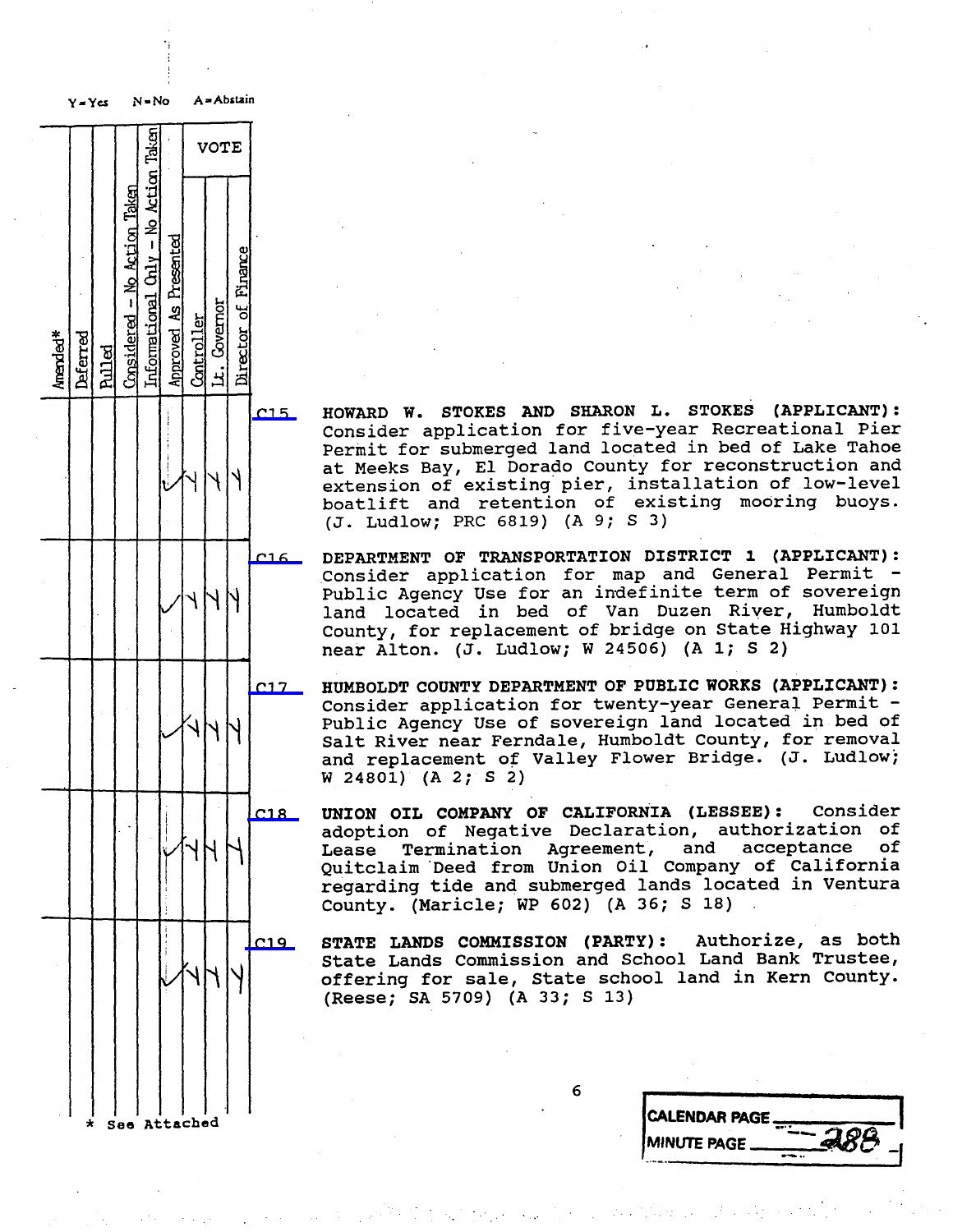Y=Yes N=No A=Abstain Taken VOTE ktim Taken  $rac{1}{2}$ No Action 8 Finance  $\mathbf{I}$ Governor 49 ಕ Amended Deferred Pulled Considered - No Action Taken Informational Only - No Action Taken Approved As Presented Controller Lt. Governor Director of Finance See Attached

C20 .SANTA CATALINA ISLAND COMPANY (PARTY) : Consider authorization to execute amended lease i operation and maintenance of existing moorings at<br>Catalina Island. (A. Scott; PRC 3639) (A 54; S 27) (A. Scott; PRC 3639) (A 54; S 27)

C21 VOLLMAN-CLARK RANCH (LESSEE) : Consider application for amendment to Lease No. 7620, General Lease - Commercial Use, to Vollman-Clark Ranch on tide and submerged land located in Sacramento River at Walnut Grove, Sacramento County, for commercial marina. (Grimmett, Simmons; WP 7620) (A 2; S 5)

C22 SAN DIEGO GAS & ELECTRIC COMPANY (APPLICANT) : Consider application for authoriz approximately 541, 000 cubic yards of material at intake channel of San Diego Gas & Electric Company's South Bay Power Plant, San Diego Bay, city of Chula Vista, San Diego County. (J. Smith; W 24858) (A 80; S 40)

C23 WESTERN DOCK ENTERPRISES (APPLICANT): Consider amendment to extend the term only of existi permit, tide and submerged lands, San Rafael Creek, Marin County. (J. Smith; WP 6459) (A 6; \$ 3)

C24 CALIFORNIA DEPARTMENT OF FISH AND GAME (APPLICANT) : Consider application for 30-year General Lease - Public Agency Use of tide and submerged land located in<br>Montezuma Slough, Solano County, for a fishing Montezuma Slough, Solano County, for a fishing main intake pipes, (N. Smith; W 24706) (A 8; S 4)

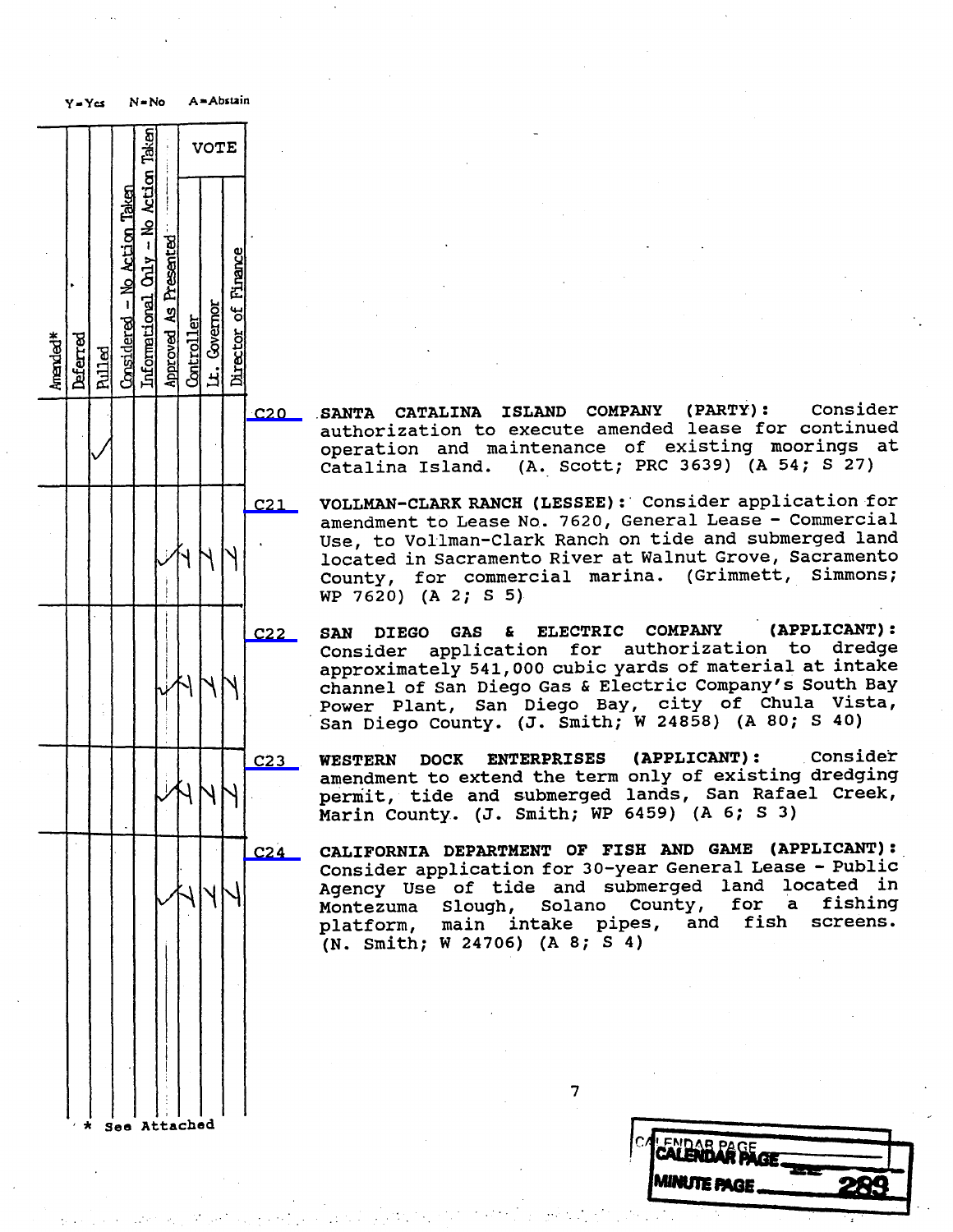

C25 DAN D. MARSH (PERMITTEE): Consider application for the formulation of the formulation for the formulation of the formulation of the formulation of the formulation of the formulation of the formulation of the formulatio 20-year General Permit - Recreational and Residential Use of tide and submerged lands located in Mare Island Straits, Sandy Beach, city of Vallejo, Solano County, for recreational dock and residential deck. (N. Smith; WP 2829) (A 7; S .2)

C26 CITY OF SUISUN REDEVELOPMENT AGENCY (LESSEE) : Consider application for amendment to lease PRC 7625, General Lease - Public Agency Use, to construct and maintain<br>transient dock, with gangway and access ramp, on tide and submerged land located in Suisun Slough, city of<br>Suisun, Solano County, for commercial marina Suisun, Solano County, for commercial marin facilities. (N. Smith; WP 7625)

C27 CALIFORNIA AND HAWAIIAN SUGAR COMPANY (LESSEE); A & B<br>HAWAII, INC. (APPLICANT): Consider acceptance and HAWAII, INC. (APPLICANT): Consider acceptai approval of transfer of controlling in Lease - Industrial Use, PRC 7659, for tide and submerged land located in Carquinez Straits, Contra  $\ge$ Costa County, for sugar refinery. (N. Smith WP 7659, PRC 5026, PRC 5076) (A 11; S 7)

C28 \* COUNTY OF SONOMA DEPARTMENT OF PUBLIC WORKS (PARTY): Consider application for Public Agency Permit for Seasonal Crossings on Russian River, Sonoma County. (Young; W 21672) (A 1; S 2)

C29 CITY OF HERMOSA BEACH (APPLICANT) : Consider approving lease of Granted Tidelands for oil and gas development<br>pursuant to P.R.C. Section 7060. (Frey, Willard; pursuant to P.R.C. Section 7060. W 40015) (A 53; S 28, 29)

\* Calendar Item C28 moved from Consent Calendar to Regular Calendar.

| * See Attached | <b>CALENDAR PAGE </b>                                              |
|----------------|--------------------------------------------------------------------|
|                | $\overline{\bf{r}}$<br><b>South Winds</b><br>$\boldsymbol{\omega}$ |
|                | <b>MINUTE PAGE</b><br>$-$                                          |
|                |                                                                    |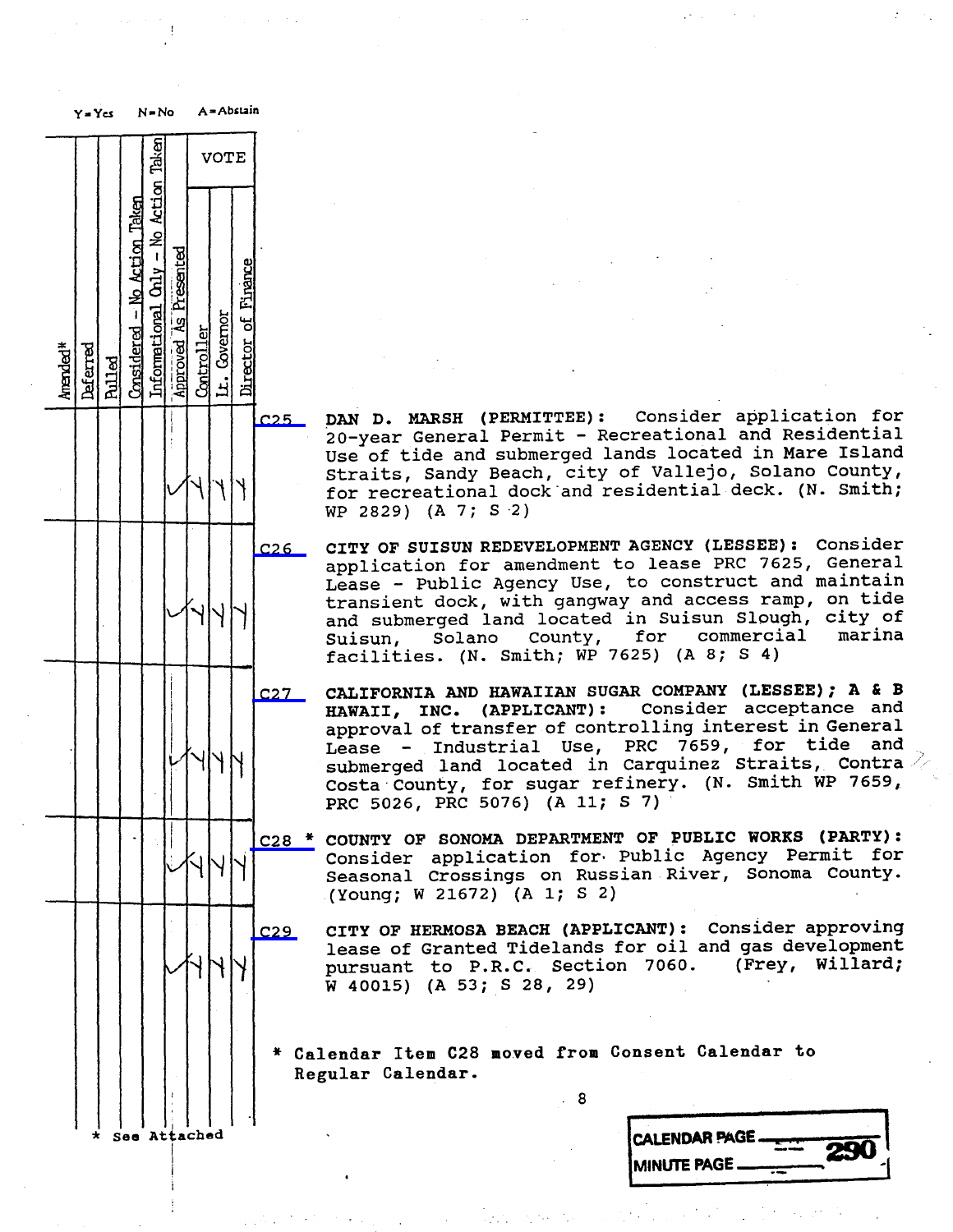Taken VOTE Action Taken  $\tilde{z}$ ktim  $\mathbf{I}$ **Chily** Finance Ł  $\mathbf{I}$ Governor ন্ন ಕ  $\mathbb{E}[\mathcal{A}]$  and  $\mathcal{A}[\mathcal{A}]$  and  $\mathcal{A}[\mathcal{A}]$  and  $\mathcal{A}[\mathcal{A}]$ 

 $Y = Ycs$   $N = No$   $A = Abstain$ 

C30 UNITED STATES DEPARTMENT OF THE INTERIOR FISH AND<br>WILDLIFE SERVICE (APPLICANT): Consider authorization WILDLIFE SERVICE (APPLICANT): to conduct public hearing regarding proposed acceptance of Retrocession of Jurisdiction at Salinas River National Wildlife Refuge, Monterey County. (Frey; W 25013) (A 27; S 15)

C31 STATE LANDS COMMISSION (PARTY) : Consider accepting Quitclaim Deed for land adjoining Owens Dry Lake, Inyo County. (S. Sekelsky, Frey; PRC 5464, W 23158) (A 34, S 15)

C32 INFORMATIONAL STATE LANDS COMMISSION (APPLICANT) Monitoring of possible subsidence and seism.<br>The hazards of hazards, had a seisman stall and a seisman seisman seisman. Long Beach Unit, Wilmington Oil Field, Los Angeles County. (Gaal; W 16008, W 10425, ) (A 57, 58; S 29)

C33 SHELL WESTERN E&P, INC. (LESSEE) UNION OIL OF<br>CALIFORNIA (LESSEE): Certify environmental impact OF CALIFORNIA (LESSEE): report and authorize implementation and operation of cooperative waterflood program, Huntington Beach<br>Offshore Field, Orange County. (Planck, Walker, Offshore Field, Orange County. Hamilton; PRC 163, PRC 425, PRC 426, PRC E-392, PRC 3033, PRC 3413, W 40585) (A 37; S 33)

234 KAISER STEEL RESOURCES, INC. (LESSEE) : Approve renewal of State Mineral Extraction Lease PRC 5678, Riverside County. (Kruger; PRC 5678) (A 80; S 37)

HANN C35 TEXAS CRUDE ENERGY, INC. (APPLICANT): Accept Quitclair<br>Deed of State oil and gas lease PRC 7608, Sand Mound Slough, Contra Costa County. (Nitsche; PRC 7608) (A 10; S 7)

| .            |               |
|--------------|---------------|
| See Attached | CALENDAR PAGE |
|              |               |
|              |               |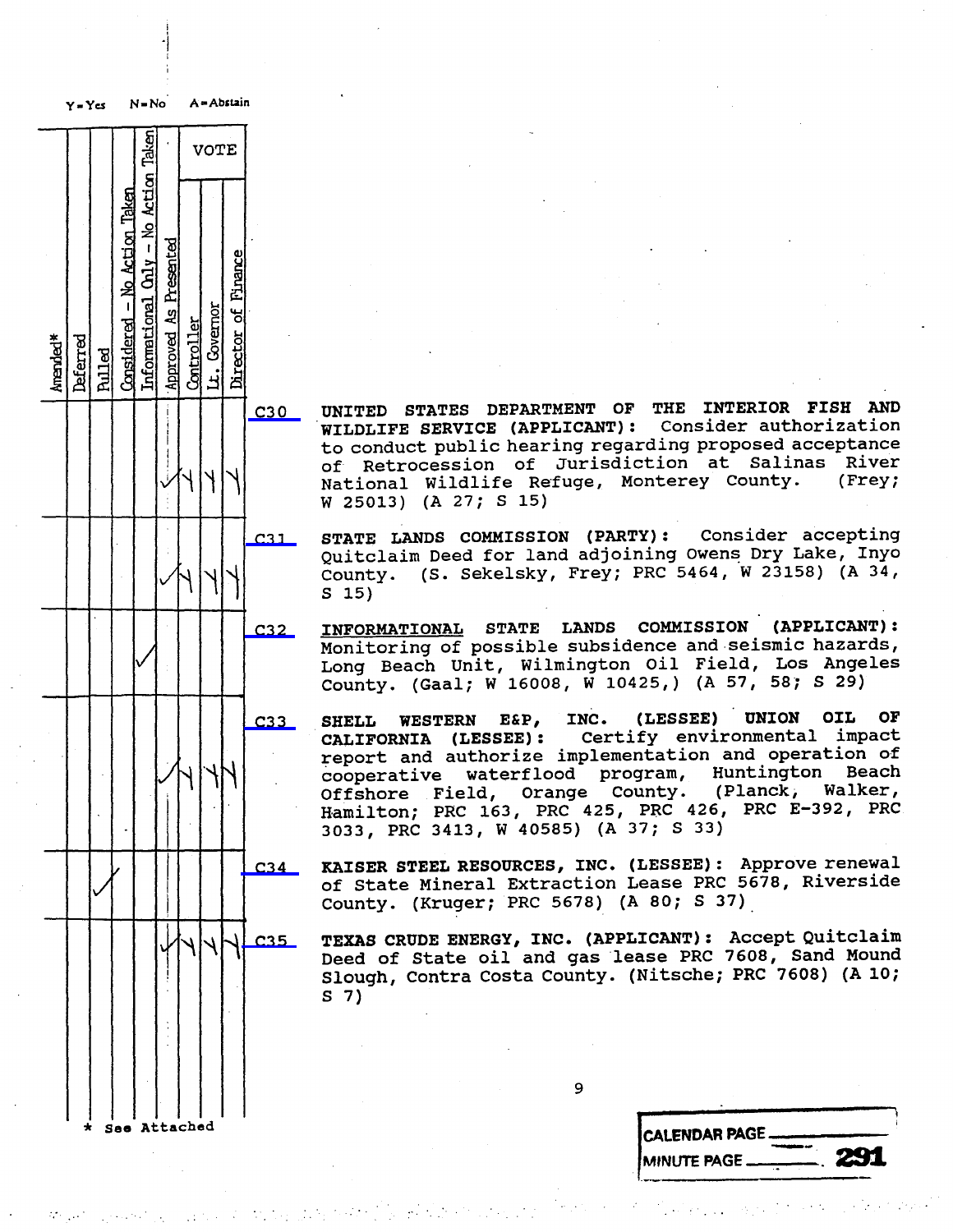|                                                                                                                                                                                                                                                  | A = Abstain |                                                    |  | $N = No$  |                                             |                          |               | $Y = Ycs$ |                      |  |  |
|--------------------------------------------------------------------------------------------------------------------------------------------------------------------------------------------------------------------------------------------------|-------------|----------------------------------------------------|--|-----------|---------------------------------------------|--------------------------|---------------|-----------|----------------------|--|--|
|                                                                                                                                                                                                                                                  |             | <b>VOTE</b>                                        |  |           | Taken                                       |                          |               |           |                      |  |  |
|                                                                                                                                                                                                                                                  |             |                                                    |  |           | No Action                                   |                          |               |           |                      |  |  |
|                                                                                                                                                                                                                                                  | Finance     |                                                    |  | Presented | $Considered - No Acti\nInformational Ohy -$ | <u>– No Action Taken</u> |               |           |                      |  |  |
|                                                                                                                                                                                                                                                  | Director of | Approved As Products<br>Controller<br>Lt. Governor |  |           |                                             |                          |               |           |                      |  |  |
|                                                                                                                                                                                                                                                  |             |                                                    |  |           |                                             |                          | <u>Pulled</u> | Deferred  | Amended <sup>*</sup> |  |  |
| DEEPSEA DEVELOPMENT SERVICES INC. (APPLIC)<br>C36<br>three-year Non-Exclusive Geological Surv<br>tide and submerged lands under jurisdict<br>Lands Commission. (Nitsche; W 6005.43)                                                              |             |                                                    |  |           |                                             |                          |               |           |                      |  |  |
| VENADA NATIONAL (PROPOSED LESSEE): Appro<br>C37<br>subsurface (no surface use) State oil and<br>submerged land in bed of Sacramento Rive:<br>and Yolo counties. (Nitsche; W 40651) (A                                                            |             |                                                    |  |           |                                             |                          |               |           |                      |  |  |
| BEACH (APPLICANT): App<br>C38<br><b>LONG</b><br><b>CITY</b><br>OF<br>Amendment to Annual Plan (July 1, 1992- Ju<br>Revising Economic Projections, Optimize<br>Agreement, Long Beach Unit, Wilmingtor<br>Los Angeles County. (Reid; W 17099) (A 5 |             |                                                    |  |           |                                             |                          |               |           |                      |  |  |
| CITY OF LONG BEACH (APPLICANT):<br>Approv<br>C39<br>Unit Program Plan (July 1993 -June 1998) a<br>Unit Annual Plan (July 1, 1993 - June 30<br>Beach Unit, Wilmington Oil Field, Los And<br>(Reid; W 17099) (A 57, 58; S 29)                      |             |                                                    |  |           |                                             |                          |               |           |                      |  |  |
| REGULAR CALENDAR ITEMS 40 - 47<br>v.                                                                                                                                                                                                             |             |                                                    |  |           |                                             |                          |               |           |                      |  |  |
| 40 * VALERIE W. LUSK (APPLICANT): Consider<br>application for ten-year General Permit -<br>Use of submerged land, located in Dor<br>for const<br>Truckee, Nevada County,<br>maintenance of a pier for recreation<br>(Gordon; W 24866) (A 3; S 1) |             |                                                    |  |           |                                             |                          |               |           |                      |  |  |
| * Calendar Item 40 moved from Regular Calen<br>Consent Calendar.                                                                                                                                                                                 |             |                                                    |  |           |                                             |                          |               |           |                      |  |  |
| 10                                                                                                                                                                                                                                               |             |                                                    |  |           |                                             |                          |               |           |                      |  |  |
| <b>CALENDAR PAGE</b>                                                                                                                                                                                                                             |             |                                                    |  |           | See Attached                                |                          |               |           |                      |  |  |

C36 DEEPSEA DEVELOPMENT SERVICES INC. (APPLICANT): Approve three-year Non-Exclusive Geological Surve tide and submerged lands under jurisdiction of State Lands Commission. (Nitsche; W 6005.43)

- 7 VENADA NATIONAL (PROPOSED LESSEE) : Approve negotiated subsurface (no surface use) State oil and gas lease on submerged land in bed of Sacramento River, Sacramento and Yolo counties. (Nitsche; W 40651) (A 4, 10; s 5)
- Second C38 CITY OF LONG BEACH (APPLICANT): App Amendment to Annual Plan (July 1, 1992- June 3 Revising Economic Projections, Optimized Waterflood Agreement, Long Beach Unit, Wilmington Oil Field, Los Angeles County. (Reid; W 17099) (A 57, 58; S 29)

9 CITY OF LONG BEACH (APPLICANT): Approve Long Beach Unit Program Plan (July 1993 -June 1998) and Long Beach Unit Annual Plan (July 1, 1993 - June 30, 1994) , Long Beach Unit, Wilmington Oil Field, Los Angeles County. (Reid; W 17099) (A 57, 58; S 29)

- REGULAR CALENDAR ITEMS 40 47
- 0 \* VALERIE W. LUSK (APPLICANT): Consideration of an application for ten-year General Permit - Recreational Use of submerged land, located in Donner Lake at Truckee, Nevada County, for construction and maintenance of a pier for recreational b (Gordon; W 24866) (A 3; S 1)
	- \* Calendar Item 40 moved from Regular Calendar to Consent Calendar.
		- 10

| CALENDAR PAGE      |  |
|--------------------|--|
|                    |  |
| <b>MINUTE PAGE</b> |  |
|                    |  |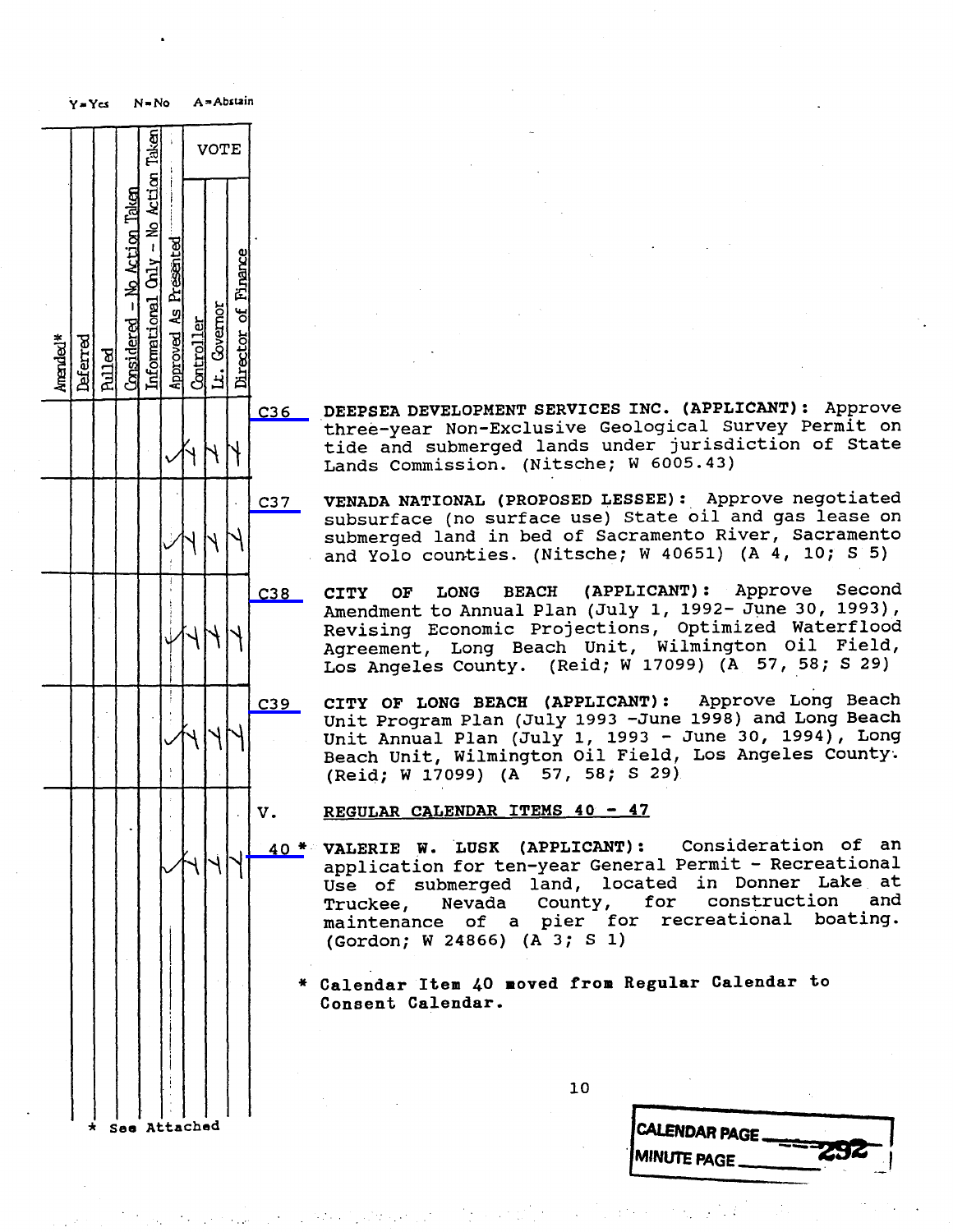| $N = No$<br>$Y = Yes$ |          |               |                              |                                      |                       |            |              | A = Abstain         |    |                                                                             |
|-----------------------|----------|---------------|------------------------------|--------------------------------------|-----------------------|------------|--------------|---------------------|----|-----------------------------------------------------------------------------|
|                       |          |               |                              |                                      |                       |            | <b>VOTE</b>  |                     |    |                                                                             |
| Amended <sup>*</sup>  | Deferred | <b>Pulled</b> | Considered - No Action Taken | Informational Only - No Action Taken | Approved As Presented | Controller | Lt. Covernor | Director of Finance |    |                                                                             |
|                       |          |               |                              |                                      |                       |            |              |                     | 41 | <b>ROBERT</b><br>applic<br>bench<br>State<br>San Lea<br>enhance<br>S<br>10) |
|                       |          |               |                              |                                      |                       |            |              |                     | 42 | <u>INFORMI</u><br>status<br>marina<br>S<br>1)                               |
|                       |          |               |                              |                                      |                       |            |              |                     | 43 | <b>SHELL</b><br>amendme<br>tide<br>ar<br>Contra<br>gas pi<br>Martine        |
|                       |          |               |                              |                                      |                       |            |              |                     | 44 | <b>STATE</b><br>Minera<br>ι1<br>extract<br>Alcatra<br>San Fra<br>(A, 9, 1)  |
|                       |          |               |                              |                                      |                       |            |              |                     | 45 | <b>STATE</b><br>Mineral<br>extract<br>Costa<br>(A, 4, 1)                    |
|                       |          |               |                              |                                      |                       |            |              |                     |    | Calend<br>Consen                                                            |
|                       | $\star$  |               | See Attached                 |                                      |                       |            |              |                     |    |                                                                             |

- 41 ROBERTS LANDING, INC. (APPLICANT) : Consider application for Dredging Permit for removal of levee bench materials and widen Roberts Landing Slough on State parcel located at Roberts Landing, city of San Leandro, Alameda County, for purpose of wetland enhancement and restoration. (Howe;  $\hat{W}$  24902) (A 18; S 10)
- 42 INFORMATIONAL: GARY KAVENEY (APPLICANT) : Consider status of application of Gary Kaveney for commercial marina at Verona, Sutter County. (Jones; W 21216) (A 3; S 1)
- 43 \* SHELL WESTERN E & P INC. (APPLICANT) : Consider amendment to Industrial Lease Right- of-Way Use of tide and submerged land located in Sacramento, Yolo, Contra Costa and Solano counties for industrial natural gas pipeline from Sacramento to Shell oil Company's Martinez refinery. (Jones; WP 5107) (A 8; S 2, 4, 7)
- 44 STATE LANDS COMMISSION (PARTY) : Consider awarding Mineral Extraction Lease to highest qualified bidder to extract sand and gravel from San Francisco Bay at Alcatraz Shoals, Pt. Knox Shoals, and Presidio Shoals, San Francisco and Marin counties. (Martinez; WP 709) (A 9, 17; S 5)
- 45 STATE LANDS COMMISSION (PARTY) : Consider awarding extract sand and gravel from Carquinez Straits, Contra Costa and Solano counties. (Martinez; WP 5733)  $(A, 4, 11; S, 2, 7)$

Calendar Item 43 was moved from Regular Calendar to Consent Calendar.

|  | ×<br>I |
|--|--------|
|  |        |

| CALENDAR PAGE       |        |
|---------------------|--------|
| <b>MINUTE PAGE.</b> | $-293$ |
|                     |        |